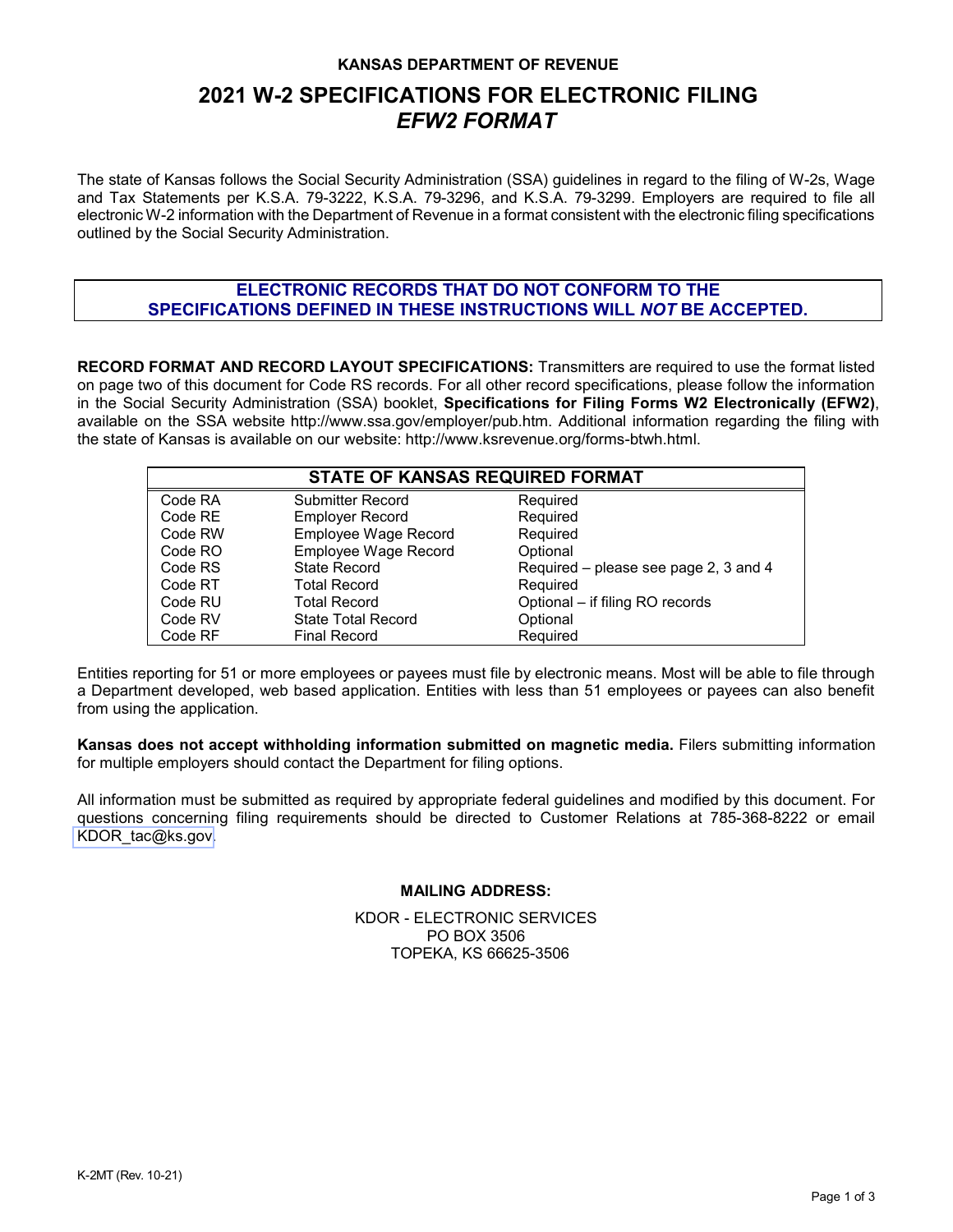**NOTE:** RECORD LENGTH FOR THE KANSAS AND SSA "RS" RECORD IS 512 BYTES. ALL FIELDS ARE REQUIRED AND CAN BE BLANK OR ZERO FILLED. **The transmitter is required to send the federal records sent to the SSA for Kansas employees: RA, RE, RW, RO (optional), RS, RT, RU (optional), RV (optional) and RF. The RS record must be for Kansas wages only. There are no changes from tax year 2020.**

#### **All Tax Year 2021 W-2s must be filed by January 31, 2022.**

### **2021 CODE RS RECORD LAYOUT - STATE OF KANSAS**

| <b>Field</b>                | Record                                      |                    |                         | Social Security         | <b>Employee First</b>        | <b>Employee Middle</b>         |
|-----------------------------|---------------------------------------------|--------------------|-------------------------|-------------------------|------------------------------|--------------------------------|
| <b>Name</b>                 | Identifier                                  | <b>State Code</b>  | <b>Blank</b>            | Number(SSN)             | Name                         | Name or Initial                |
| <b>Position</b>             | $1 - 2$                                     | $3-4$              | $5-9$                   | $10 - 18$               | 19-33                        | 34-48                          |
| Length                      | $\overline{c}$                              | $\overline{2}$     | 5                       | 9                       | 15                           | 15                             |
| <b>Field</b>                | Employee Last                               |                    |                         |                         |                              |                                |
| <b>Name</b>                 | Name                                        | Suffix             | <b>Location Address</b> | <b>Delivery Address</b> | City                         | <b>State Abbreviation</b>      |
| <b>Position</b>             | 49-68                                       | 69-72              | 73-94                   | 95-116                  | 117-138                      | 139-140                        |
| Length                      | 20                                          | 4                  | 22                      | 22                      | 22                           | 2                              |
| <b>Field</b><br><b>Name</b> |                                             | ZIP Code           |                         | Foreign                 | Foreign Postal               |                                |
| <b>Position</b>             | <b>ZIP Code</b>                             | Extension          | <b>Blank</b>            | State/Province          | Code                         | <b>Country Code</b>            |
|                             | 141-145                                     | 146-149            | 150-154                 | 155-177                 | 178-192                      | 193-194                        |
| Length                      | 5                                           | 4                  | 5                       | 23                      | 15                           | 2                              |
| <b>Field</b>                |                                             |                    |                         |                         |                              |                                |
| <b>Name</b>                 | <b>Blank</b>                                | <b>Blank</b>       | <b>Blank</b>            | <b>Blank</b>            | <b>Blank</b>                 | <b>Blank</b>                   |
| <b>Position</b>             | 195-196                                     | 197-202            | 203-213                 | 214-224                 | 225-226                      | 227-234                        |
| Length                      | 2                                           | 6                  | 11                      | 11                      | 2                            | 8                              |
|                             |                                             |                    | <b>State Employer</b>   |                         |                              |                                |
| <b>Field</b>                |                                             |                    | Withholding             |                         |                              | State Taxable                  |
| <b>Name</b>                 | <b>Blank</b>                                | <b>Blank</b>       | Account#                | <b>Blank</b>            | State Code                   | Wages                          |
| <b>Position</b>             | 235-242                                     | 243-247            | 248-267                 | 268-273                 | 274-275                      | 276-286                        |
| Length                      | 8                                           | 5                  | 20                      |                         | $\overline{2}$               | 11                             |
| <b>Field</b><br><b>Name</b> | State Income Tax<br>Withheld                | ther<br>State Data | <b>Blank</b>            | Local<br>Taxable Wages  | Local Income Tax<br>Withheld | <b>State Control</b><br>Number |
| <b>Position</b>             | 287-297                                     | 298-307            | 308                     | 309-319                 | 320-330                      | 331-337                        |
| Length                      | 11                                          | 10                 | 1                       | 11                      | 11                           | 7                              |
| <b>Field</b>                | Employee<br>Contribution to<br>KPERS, KP&F, |                    |                         |                         |                              |                                |
| <b>Name</b>                 | Judges                                      | <b>Blank</b>       | <b>Blank</b>            | <b>Blank</b>            |                              |                                |
| <b>Position</b>             | 338-348                                     | 349-412            | 413-487                 | 488-512                 |                              |                                |
| Length                      | 11                                          | 64                 | 75                      | 25                      |                              |                                |